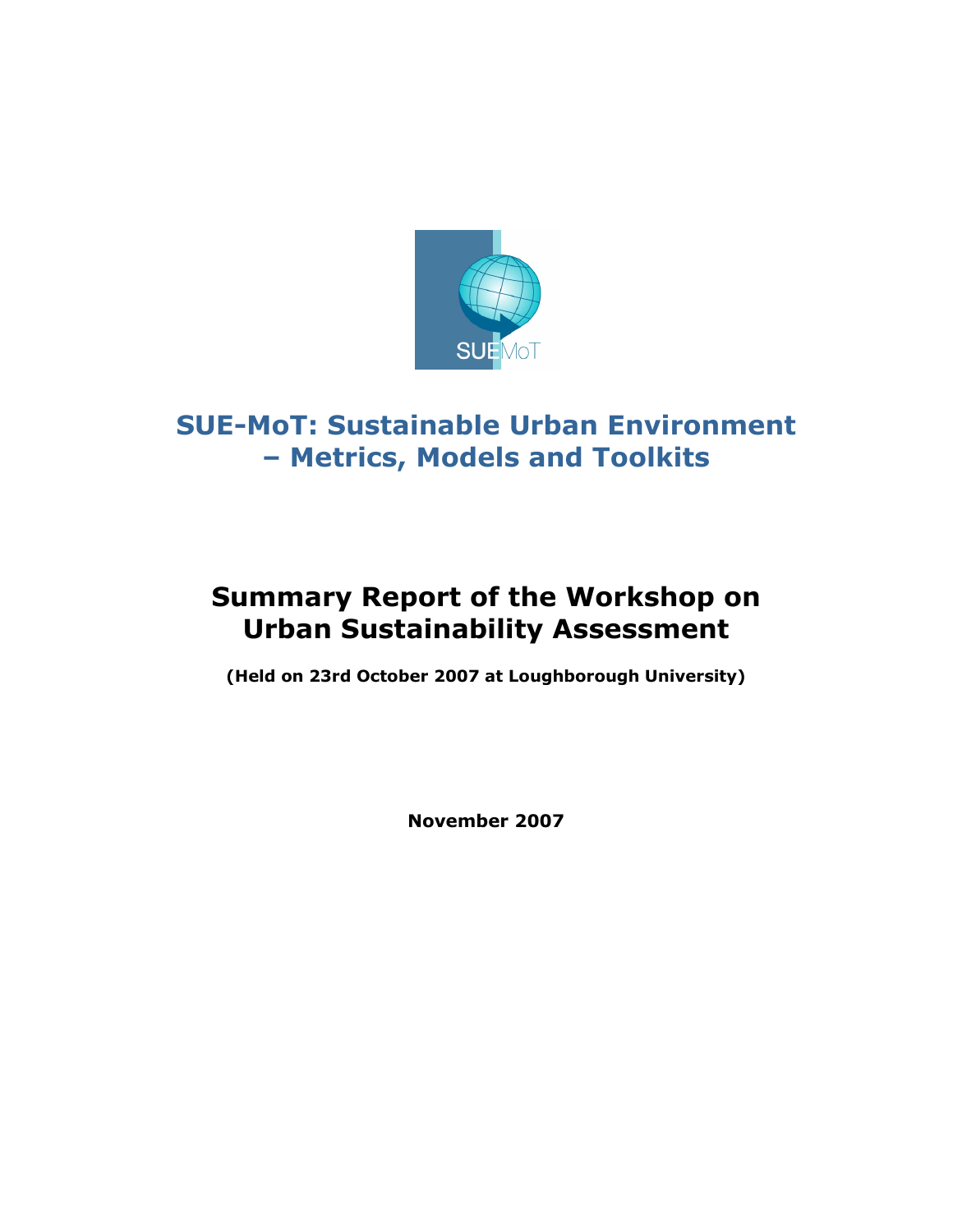

## **CONTENTS**

| Introduction                                                                                  | 3 |
|-----------------------------------------------------------------------------------------------|---|
| The workshop programme                                                                        | 4 |
| List of workshop participants                                                                 | 5 |
| Summary of the first session: developing an integrated sustainability 6<br>assessment toolkit |   |
| Summary of the second session: environmental equity assessment                                | 9 |
| Summary of the third session: stakeholder engagement                                          |   |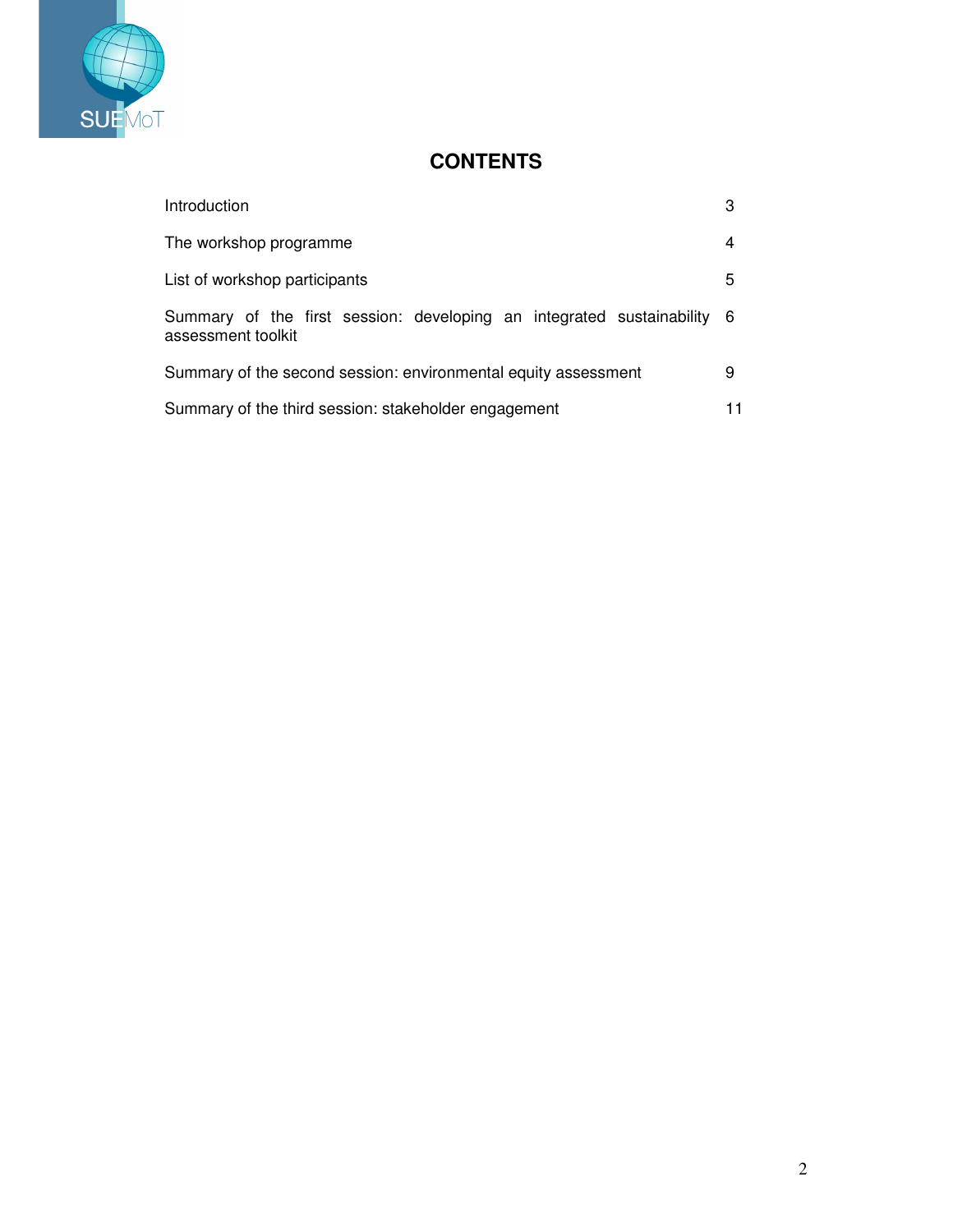

## **1. INTRODUCTION**

This report provides an overview of the Workshop on Urban Sustainability Assessment organised by the SUE-MoT project (Sustainable Urban Environment – Metrics, Models and Toolkits) which was held on the 23<sup>rd</sup> of October 2007 at Loughborough University. The aim of the workshop was to inform built environment practitioners of our research findings to date and to obtain their feedback. The workshop participants represented a diverse range of stakeholders with varying levels of experience and differing interests in addressing urban sustainability assessment.

At the workshop the researchers provided an overview of our research on three of the key themes within the SUE-MoT project: 1) Developing an Integrated Sustainability Assessment Toolkit; 2) Environmental Equity Assessment; and 3) Stakeholder Engagement. The third session also included three presentations from practitioners. The report gives a summary of the key issues discussed at the Workshop and how these will inform our research. Copies of the slides presented at the Workshop will be provided separately.

The workshop provided much useful feedback on these three important themes of our research. The researchers will now build on the feedback received from the practitioners at the workshop (as outlined in this report).

The future plans for the SUE-MoT project include further interaction with practitioners including case studies, focus groups, interviews and further workshops. We look forward to your continued involvement in these.

For further information about our project including future events please visit our website: www.sue-mot.org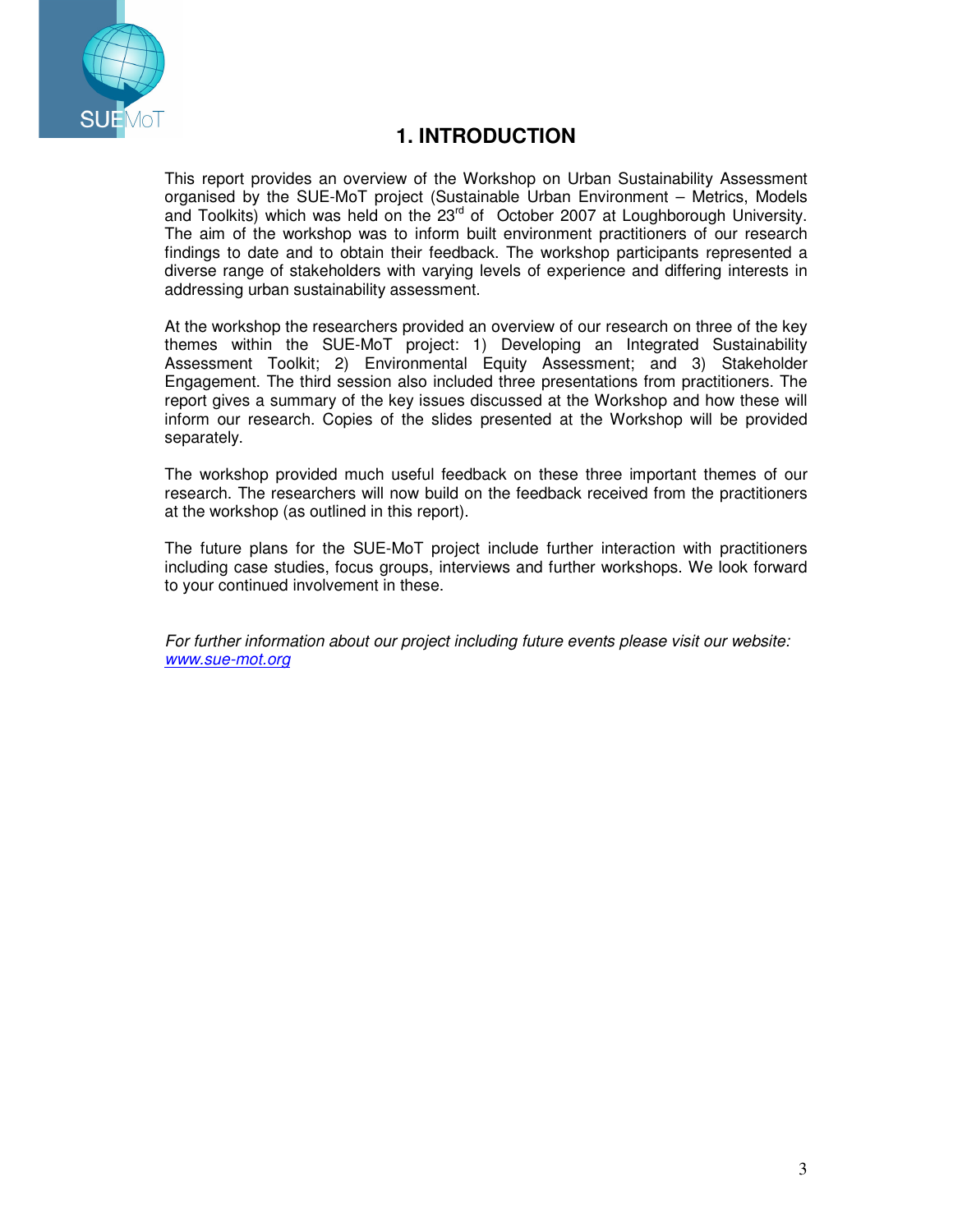

## **2. THE WORKSHOP PROGRAMME**

| 9:15am - 9:45am                   | <b>Registration and Tea/Coffee</b>                                                                                                                                                                     |  |
|-----------------------------------|--------------------------------------------------------------------------------------------------------------------------------------------------------------------------------------------------------|--|
| <b>FIRST SESSION</b>              |                                                                                                                                                                                                        |  |
| 9:45am - 9:50am                   | Welcome - Professor Andrew Price, Loughborough University                                                                                                                                              |  |
| $9:50$ am $-11:15$ am             | Presentation and discussion on 'Developing an<br>Integrated<br>Sustainability Assessment Toolkit' - Dr. Mohamed El-Haram,<br>Dundee University and Dr. Craig Thomson, Glasgow Caledonian<br>University |  |
| $11:15$ am - 11:30am              | <b>Tea/Coffee Break</b>                                                                                                                                                                                |  |
| <b>SECOND SESSION</b>             |                                                                                                                                                                                                        |  |
| 11:30am - 11:50am                 | Presentation on Environmental Equity and its Assessment - Dr.<br>Jonathan Walton, Glasgow Caledonian University                                                                                        |  |
| $11:50am - 12:30pm$               | Discussion session                                                                                                                                                                                     |  |
| 12:30 pm $-$ 1:15 pm              | Lunch                                                                                                                                                                                                  |  |
| <b>AFTERNOON SESSION</b>          |                                                                                                                                                                                                        |  |
| $1:15$ pm $-1:20$ pm              | Overview of the session - Vivek Mathur, Loughborough University                                                                                                                                        |  |
| $1:20$ pm $-1:40$ pm              | Presentation on 'Value in Design' - Grant Mills, Loughborough<br>University                                                                                                                            |  |
| $1:40$ pm $-1:50$ pm              | Questions and answers                                                                                                                                                                                  |  |
| $1:50 \text{pm} - 2:10 \text{pm}$ | Presentation on 'Planning for Real' - Paul Higgitt, Neighbourhood<br>Initiatives Foundation                                                                                                            |  |
| $2:10$ pm $- 2:20$ pm             | Questions and answers                                                                                                                                                                                  |  |
| $2:20$ pm $- 2:40$ pm             | Presentation on 'Experience of stakeholder engagement in<br>Masterplanning' - Geraldine O'Riordan, Avanti Architects                                                                                   |  |
| $2:40$ pm $- 2:50$ pm             | Questions and answers                                                                                                                                                                                  |  |
| $2:50$ pm $-3:00$ pm              | <b>Tea/Coffee Break</b>                                                                                                                                                                                |  |
| $3:00$ pm $-3:15$ pm              | Presentation on 'Stakeholder Engagement in Sustainability<br>Assessment' - Vivek Mathur, Loughborough University                                                                                       |  |
| $3:15$ pm $-4:15$ pm              | Parallel activity sessions - Facilitated by Prof. Andrew Price,<br>Loughborough University and Vivek Mathur, Loughborough<br>University                                                                |  |
| $4:15$ pm $-4:50$ pm              | Plenary discussion and summarising -<br>Prof. Andrew Price,<br>Loughborough University                                                                                                                 |  |
| 4:45 pm                           | <b>Close</b>                                                                                                                                                                                           |  |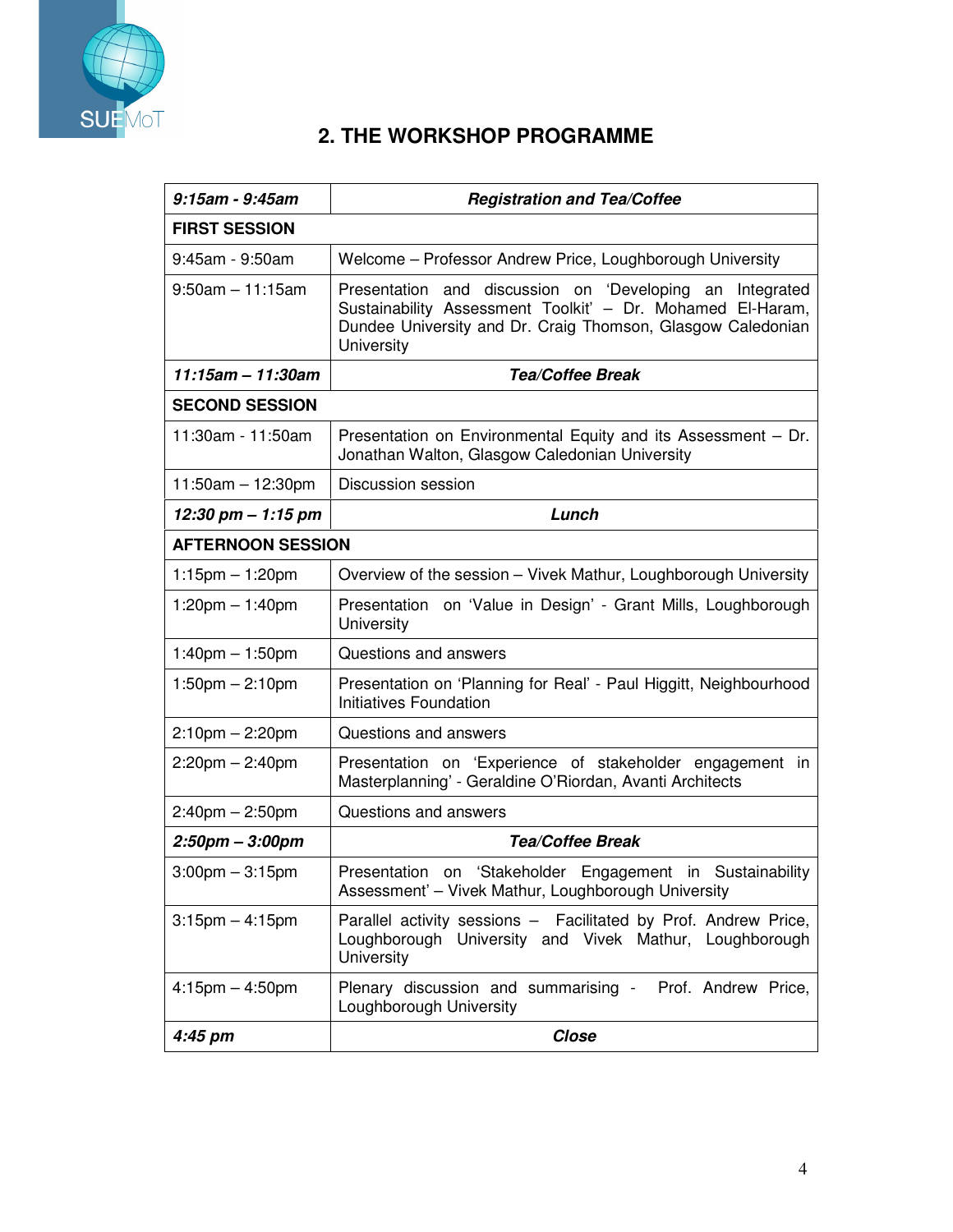

## **3. LIST OF WORKSHOP PARTICIPANTS**

| <b>Name</b>           | Organisation                                                             |
|-----------------------|--------------------------------------------------------------------------|
| Ali M. Al-Yami        | Loughborough University                                                  |
| Michael Carnuccio     | Southwark Borough Council, London - Planning Policy and<br>Research Team |
| Mohamed El-Haram      | <b>Dundee University</b>                                                 |
| Alexandros Gasparatos | <b>Dundee University</b>                                                 |
| Alexander Heath       | Barton Willmore Planning Partnership                                     |
| Paul Higgitt          | Neighbourhood Initiatives Foundation                                     |
| Mariane Jang          | ARUP - Sustainable Business Management team                              |
| Vivek Mathur          | Loughborough University                                                  |
| <b>Grant Mills</b>    | Loughborough University                                                  |
| Ronan O'Connor        | London Borough of Hammersmith and Fulham                                 |
| Geraldine O' Riordan  | <b>Avanti Architects</b>                                                 |
| <b>Andrew Price</b>   | Loughborough University                                                  |
| <b>Richard Riley</b>  | Leicester City Council - Urban Design Group                              |
| Paul Statham          | Leicester City Council - Planning Policy and Design                      |
| Craig Thomson         | Glasgow Caledonian University                                            |
| Jonathan Walton       | Glasgow Caledonian University                                            |
| Jonathan Weekes       | Landmark Planning Limited                                                |
| Peter Wilkinson       | Landmark Planning Limited                                                |
| <b>Simon Witts</b>    | White Young Green Sustainability Bureau                                  |
| Gordon Woods          |                                                                          |
| Yangang Xing          | <b>Dundee University</b>                                                 |
| Grace Zhang           | Currie & Brown/Loughborough University                                   |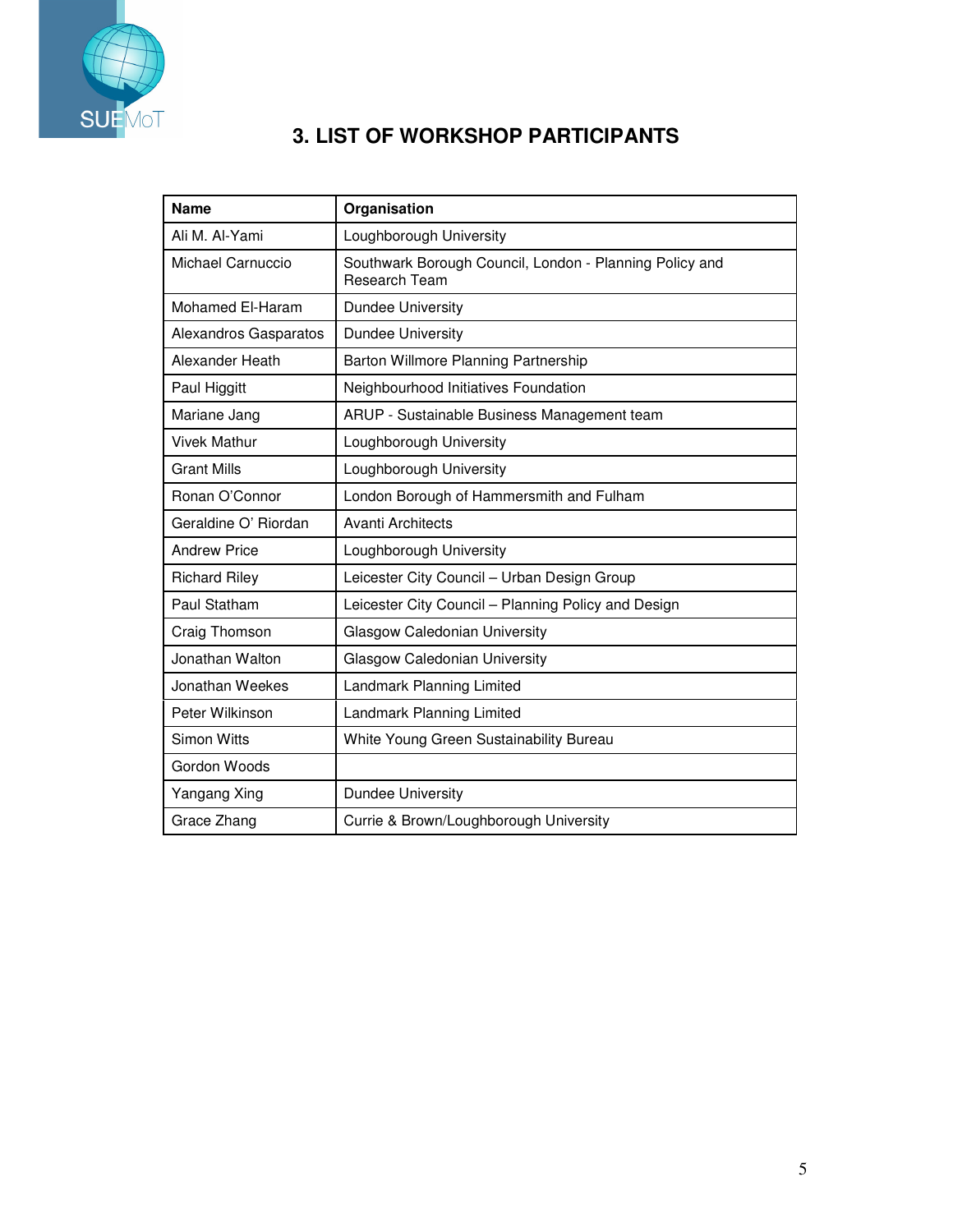

## **4. SUMMARY OF THE FIRST SESSION: DEVELOPING AN INTEGRATED SUSTAINABILITY ASSESMENT TOOLKIT (ISAT) AND ASSOCIATED KNOWLEDGE MANAGEMENT SYSTEM**

## **Key issues raised/discussed in the session**

## **Overall considerations**

- The need for an integrated assessment of environmental, economic and social dimensions in a holistic manner was agreed. The assessment of social issues is still hard to quantify and hence to integrate with the economic and environmental which can both be quantified and integrated together with less difficulty.
- The tools which are currently being used by the workshop participants are mainly in-house tools (Aurp –SpeAR, Leicester City Council-LATIS "Leicester Appraisal Toolkit for Integrated Sustainability" and WYG- hard-engineering focused tools).
- The outputs of the identified tools are: list of indicators, visual representation of sustainability indicators, reports.
- Environmental and economic issues are still more prominent than social issues in sustainability assessment although the latter are considered to a greater extent at larger spatial scales (i.e. master plan level rather then building level).
- The need for better alignment of the process of project/development life cycle and the process of sustainability is required.
- Assessments are traditionally considered to demonstrate added value to the development project, and therefore are not viewed with cynicism.
- Simplify the ISAT where we can and develop a model demo.

## **Assessment context and issues identification and prioritisation**

- There was some confusion as to what the context module would do, with some delegates thinking that it required the involvement of stakeholders to determine all project issues.
- Most assessments take place at the pre-planning stage, i.e. very early and so tools have to be flexible.
- ARUPS use their tools following the development of a sustainability vision for the project and from this an assessment plan.
- Government want to see that all sustainability issues have been considered in an assessment.
- It was felt the list of sustainability issues/impacts may be too removed from the language of built environment practitioners.
- Legislation is the key driver in prioritising the sustainability issues that are considered. From a local government's perspective, for example, selection/prioritisation of issues is not a relevant stage in Sustainability Assessment because for them, the issues are already identified (in terms of their overall policy, commitments etc.). They do not identify issues for a particular project.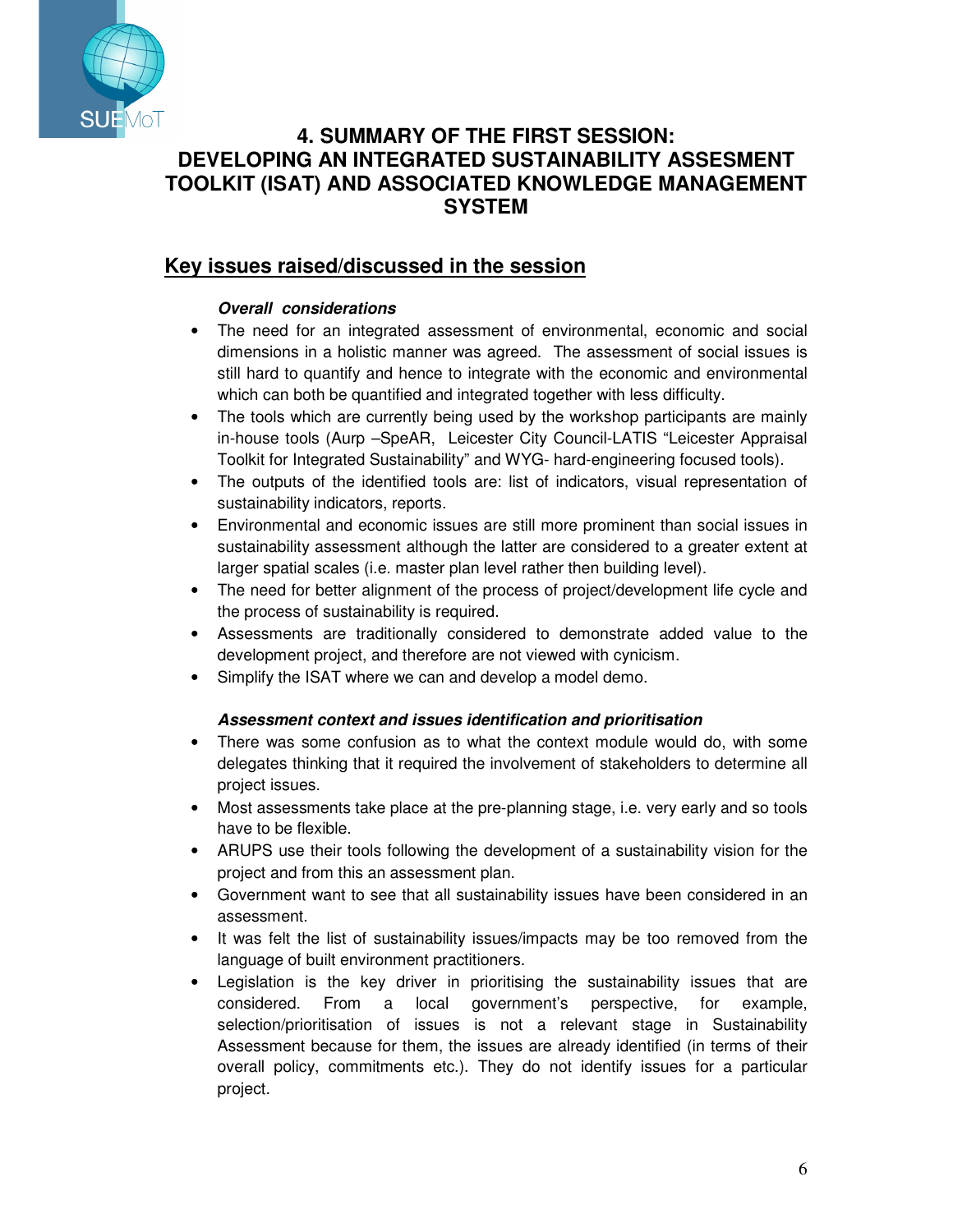

• Regarding selection/prioritisation of issues – environmental and economic issues will have more emphasis at a building level, whereas social issues can be expected to get more emphasis at the Masterplanning level

#### **Tools identification and selection**

- Tool database appears to be a 'library' of tools.
- People often select the same tools over time as there exists a "better the devil you know mentality".
- Practitioners argued that the selection of the tools was based around the requirements of the client, policy/legal requirement, reliability (for example, certification by the Govt.), suitability to the particular context, knowledge, experience and capability within the organisation.
- In the early stages of a development, a range of assessments are considered and implemented, but later in the process single assessments are used.
- Regarding prioritisation of tools this stage is very difficult and it is hard to justify. Isn't this done through policy/legislation rather than for each project?

#### **Integration of assessment outputs**

- It was felt that there would be a lack of trust in an ISAT output that was built from individual assessments taken from component parts of tools (e.g. just the energy section of BREEAM). Concern was expressed by some at the legitimacy of potentially tampering with outputs of individual tools and the implications this may have for the quality of the assessment.
- The preference for displaying the outputs within the system was for a range of indicators that can help discussion. It was suggested that by potentially bringing together the outputs somehow to allow a snapshot demonstrating performance would provide value E.g. the "one, two, three, planet development". A requirement to reflect the abilities of those considering the outputs was stressed. The potential of supplying a detailed output to practitioners, and a simple version to the client and wider stakeholders was suggested.
- Regarding the preferred options for integration of outputs, an overall score (like one planet living) is useful when used along with individual factors/indicators.

#### **Knowledge management considerations**

- Attendees observed that a key issue existed in managing the variability in the quality and quantity of data generated across different projects.
- The attendees warned the team to ensure that 'out of date' data are viewed within the context of current practice and policy.
- Discussion outlined that the primary source of knowledge considered in practice was drawn from personal experience and from others within an organisation.
- A suggestion was made to consider the KMS as an integral part of the ISAT operation, and to present it as one system.
- In practice, previous experience is used to identify stakeholders who support the process.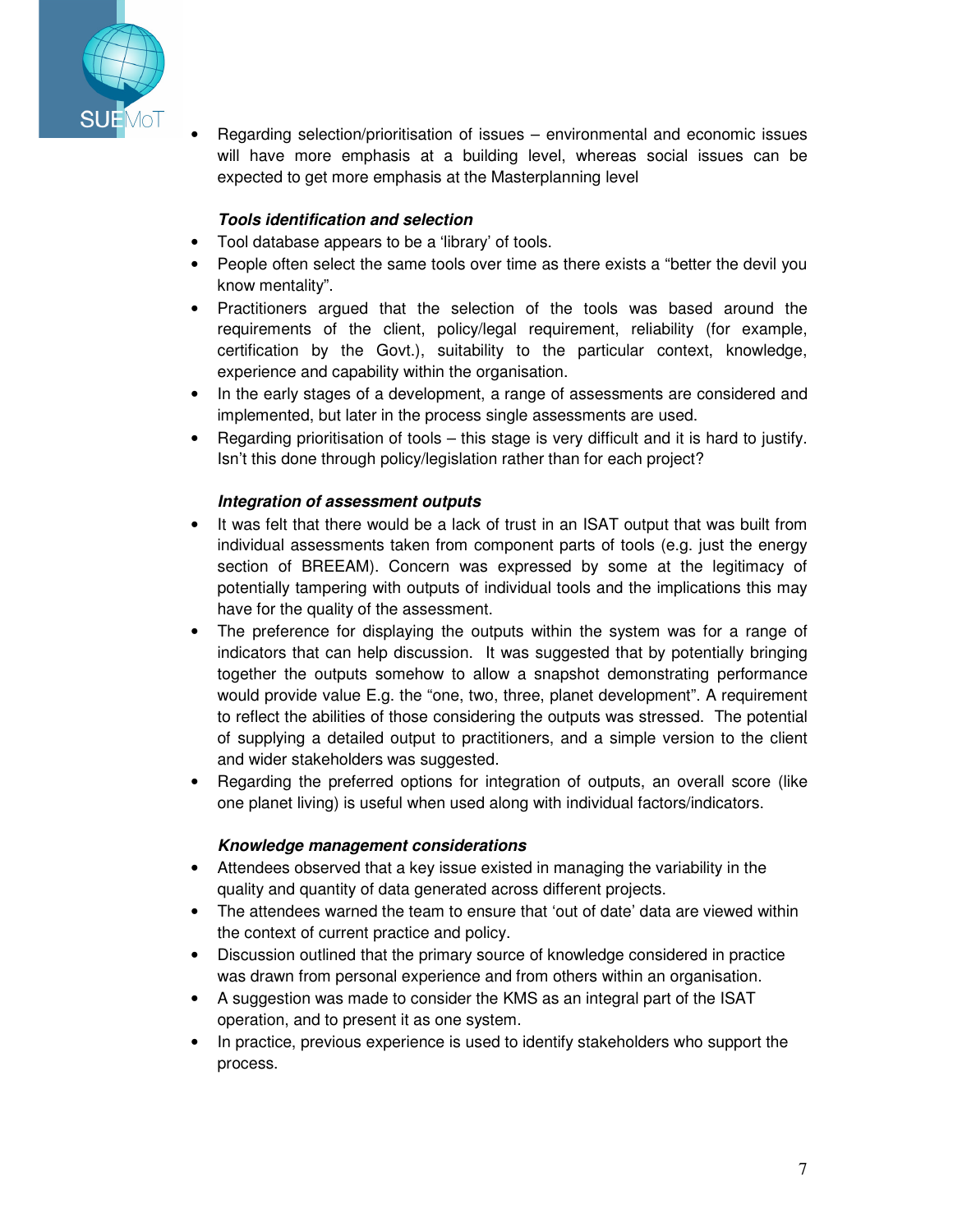

## **How these will inform our research**

- The research team share the concern over the difficulty of quantifying social issues. Our research team at Loughborough University is looking at finding ways of assessing some of social issues (e.g. social capital). The findings of this work will be incorporated into the ISAT.
- The research team will learn more about the tools which were mentioned by the workshop participants and if necessary include them in the tools database.
- An outcome of the research programme is a web application toolkit from which a model demo will be produced.
- Clarification of the assessment context and what it consists of will become clear once the team finishes the tool evaluation exercises which we are currently carrying out.
- It is intended that the completed system will adopt the language of built environment practitioners in term of the sustainability issues/impacts.
- The team will identify and test the key drivers in prioritising the sustainability issues/impacts and implement them within the system.
- The team will identify and test the key criteria for the selection of sustainability tools. The team will also be informed by work which we are carrying on the barriers and incentives associated with using sustainability assessments tools.
- The team will consider how best the individual assessment outcome can be integrated.
- A key factor in the development of the knowledge capture mechanisms is to ensure that they are focused, easy to use, and perceived as relevant by the user of the system. Interviews are to be conducted with practitioners to identify user preferences.
- Concern for the problems caused by 'out of date' date is shared by the team, but it is hoped that the system will encourage data to be viewed in the context that it was generated by encouraging the personal reflection of the user.
- The team acknowledge the need to view the ISAT and KMS as one system, and are currently developing the software within an integrated platform.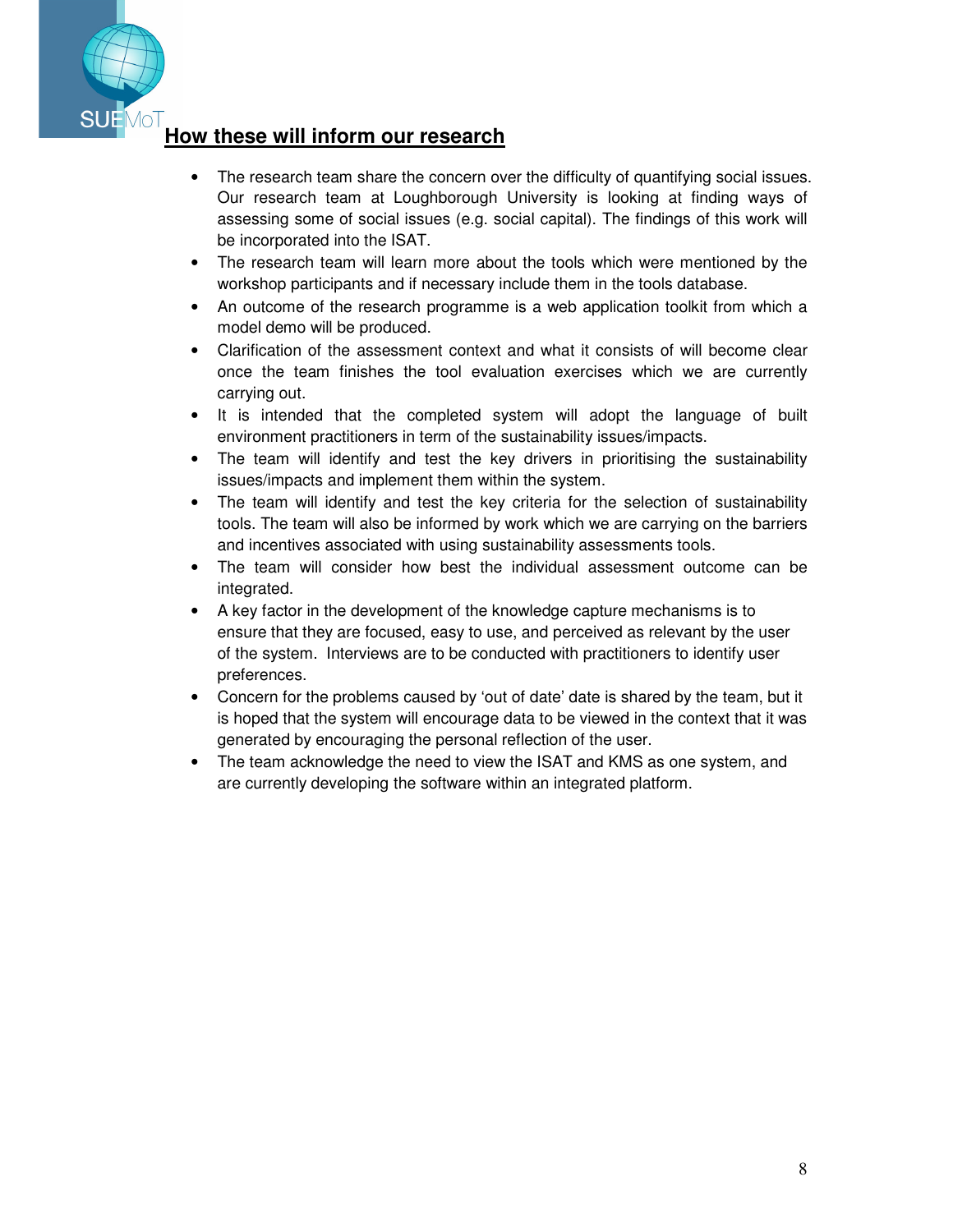

## **5. SUMMARY OF THE SECOND SESSION: ENVIRONMENTAL EQUITY ASSESSMENT**

The session outlined theory and existing policy in relation to environmental equity assessment and in light of these presented a proposed EIA based assessment framework for urban development in the UK. Subsequent issues raised reflected five main themes as summarised below.

## **Key issues raised/discussed in the session**

### **Terminology**

- It was agreed that the term Environmental Equity Assessment is preferred to Environmental Justice Assessment as the former was less controversial and emotive. It was recommended that the name of the proposed framework should reflect this.
- The team was cautioned on using value-loaded language when describing the framework (this was raised in the context of the use of terms such as Environmental Benefits and Burdens).

### **Current related practice in the UK**

- Attendees reported that to their knowledge no project-based environmental equity assessment is currently practiced in the UK.
- A procedure called Equity Impact Assessment has been used in practice to assess policy although there are considerations to develop similar procedures for the project level.

### **Assessment boundaries**

- It was noted that the boundaries set for particular assessments could possibly influence the assessment results and this issue should be considered during the development of the framework.
- It was noted that equity impacts associated with altered traffic patterns can extend far from the project.

### **Particular urban environmental equity issues**

- Regarding equity issues in relation to exposure to flood risk the team were encouraged to examine Strategic Flood Risk Assessment for possible measures.
- The importance of "community severance" as and environmental equity issue was noted. Community Severance can affect psychological health. Projects can also lead to reduced severance.

### **Barriers and incentives in relation to the adoption of the proposed framework by practice**

- Particular barriers to the adoption of the proposed framework were identified as:
	- o Robustness of the process and trust in the results
	- o Having no current supporting policy-base or legal requirement
	- o Resources to run the framework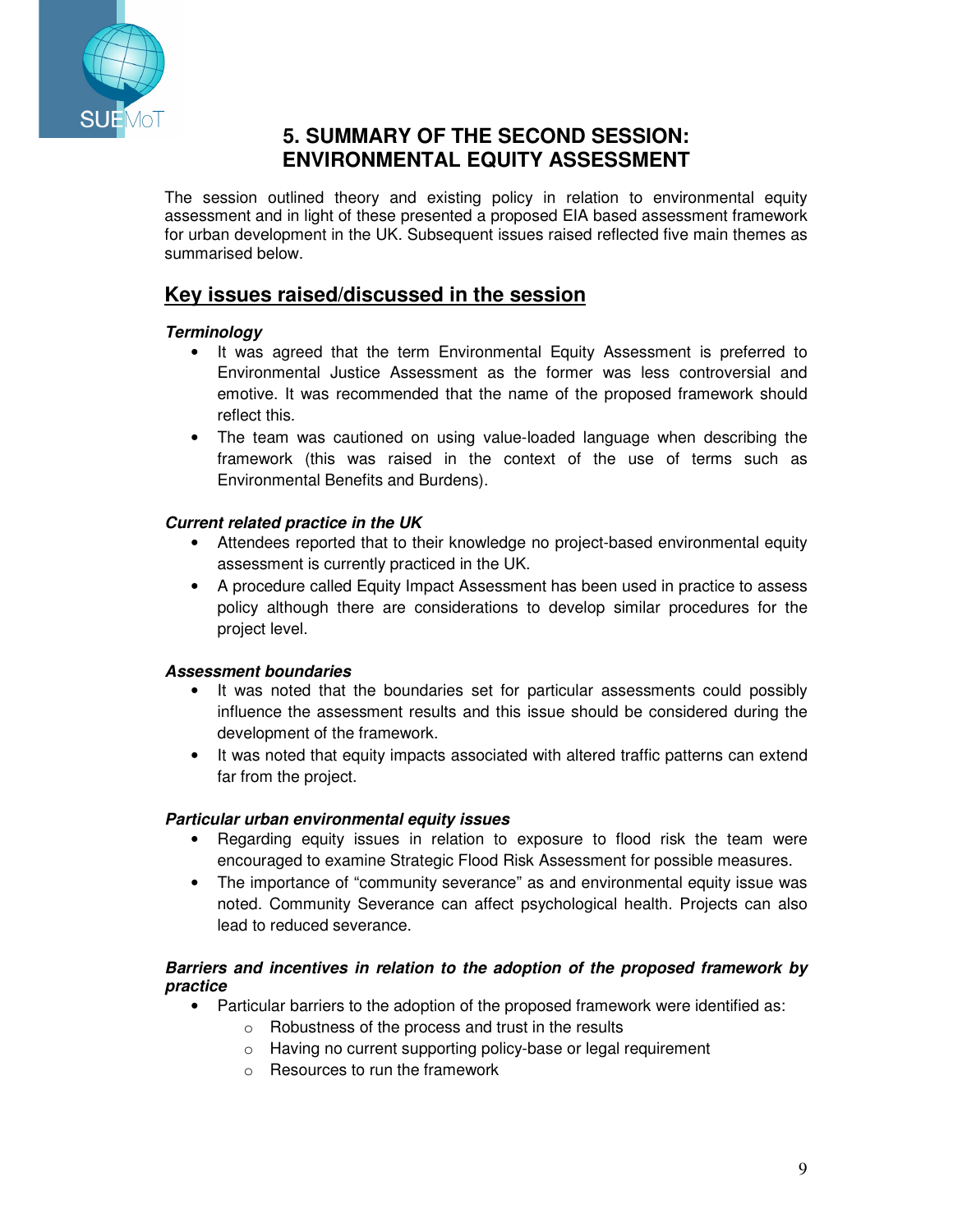

- o Data availability and quality (possible existing data-sources were identified: Census data, Index of Multiple Deprivation, Carkey, Bi-spoke local authority surveys)
- Particular incentives for the adoption of the proposed framework were identified as:
	- $\circ$  Ensure that the level framework is not too complex so that it can allow for quick assessments.
	- o Provide a practical demonstration of the framework (and it would be especially useful if this involved GIS).

## **How these will inform our research.**

- The team share the concern over the title of the framework and agree that "environmental equity assessment" will be adopted
- It is intended that the completed framework will adopt the language of environmental equity issues rather then environmental benefits and burdens.
- Equity Impact Assessment has been reviewed as part of the research and the team has requested further information on the proposal for its development for projects.
- The team share the concerns over the influence assessment boundaries may have on assessment results and are examining literature on how this issue can be addressed.
- The team will consider how issues of community severance are addressed through the framework and will review the Strategic Flood Risk Assessment technique.
- The team have approached GIS experts on the possibility of conducting a casestudy for the practical demonstration of the framework.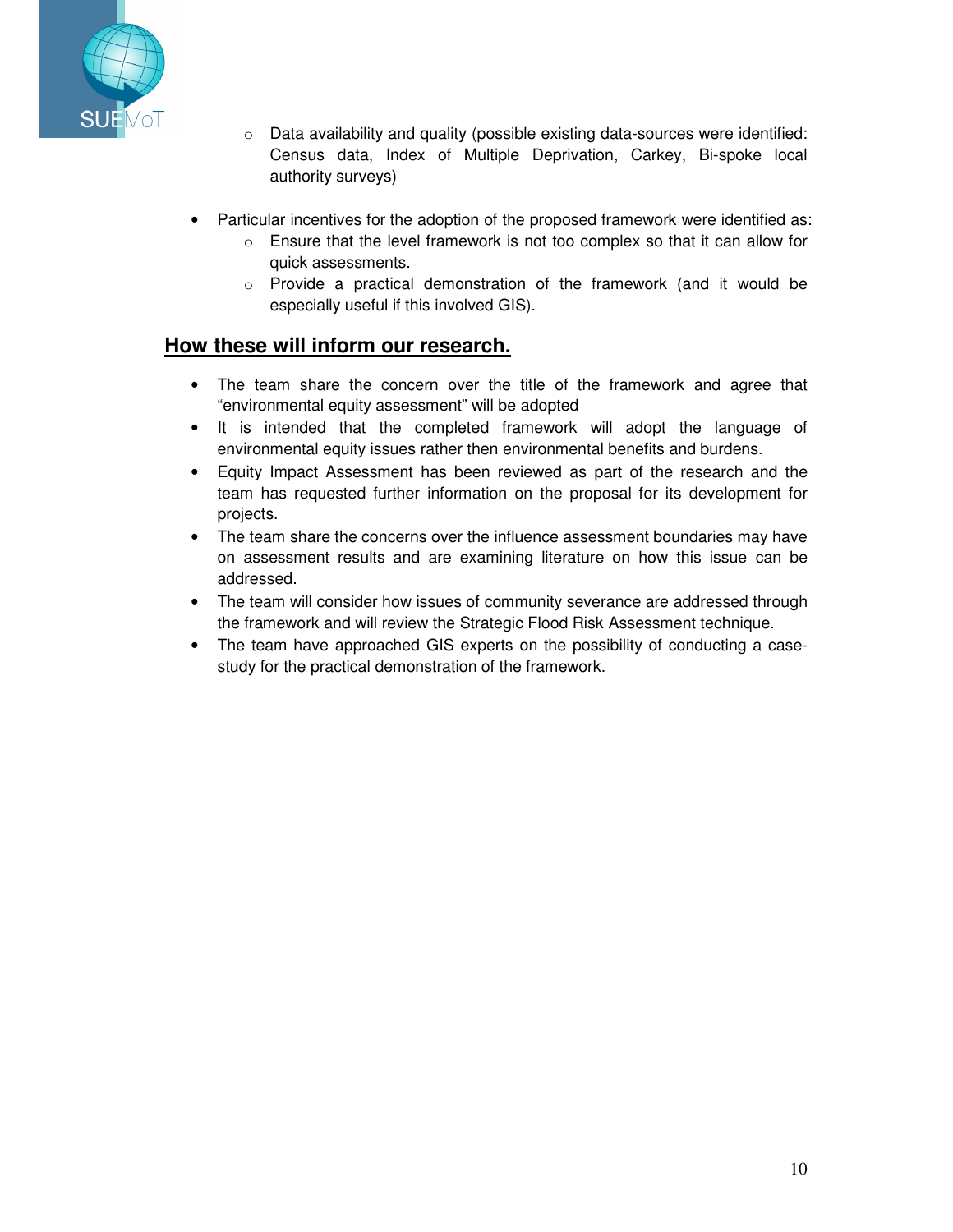

## **6. SUMMARY OF THE THIRD SESSION: STAKEHOLDER ENGAGEMENT**

This session included three presentations from built environment professionals to explain examples of their experiences in engaging with diverse stakeholders. The second part of this session explained the key activities associated with the use of the proposed Integrated Sustainability Assessment Toolkit (ISAT) being developed by SUE-MoT project and the participants provided their inputs on the forms provided regarding the likely appropriate stakeholder engagement corresponding to these activities.

## **Key issues raised/discussed in the session**

### **General considerations**

- There is a need to combine structured and un-structured methods for stakeholder engagement.
- There is a need for joining-up the consultation carried out for various purposes/projects by different agencies in order to avoid participation fatigue, or simply loss of interest.
- Visual and practical methods for engagement (such as model-making) help overcome some of the limitations of conventional consultation events/public meetings and encourage wider participation.
- It was emphasised that there was not one best engagement tool and that the most appropriate method depends on the project type and stage.
- The main aim of stakeholder engagement is not to produce a wish list and a promise that communities will get all things but to bridge the 'us and them' gap and to facilitate the process for taking all views into account. It also provides valuable information to decision makers which can affect the success of the project.
- Some of the most important criteria for successful stakeholder engagement are presence of a champion for the cause and continuity of key people through the process.
- That there should be balance between learning and consultation in stakeholder engagement.
- The link between community engagement and community development should be recognised so that the engagement can be framed within the context of local development.

### **Barriers to effective stakeholder engagement**

- A lack of interest on part of some stakeholders.
- Getting people to understand the concept of sustainability and the specific issues.
- The client's desire (or lack of desire) to engage with stakeholders.
- The difference in language used by practitioners and that understood by local people.
- Decisions having been made prior to engagement. Or lack of clarity regarding which decisions have already been made and which decisions can get affected by the consultation.
- Poor or limited outreach.
- Raising expectations.
- Getting wider stakeholders to get involved by properly 'marketing' the process.
- Understanding some of the underlying community issues the role of community development.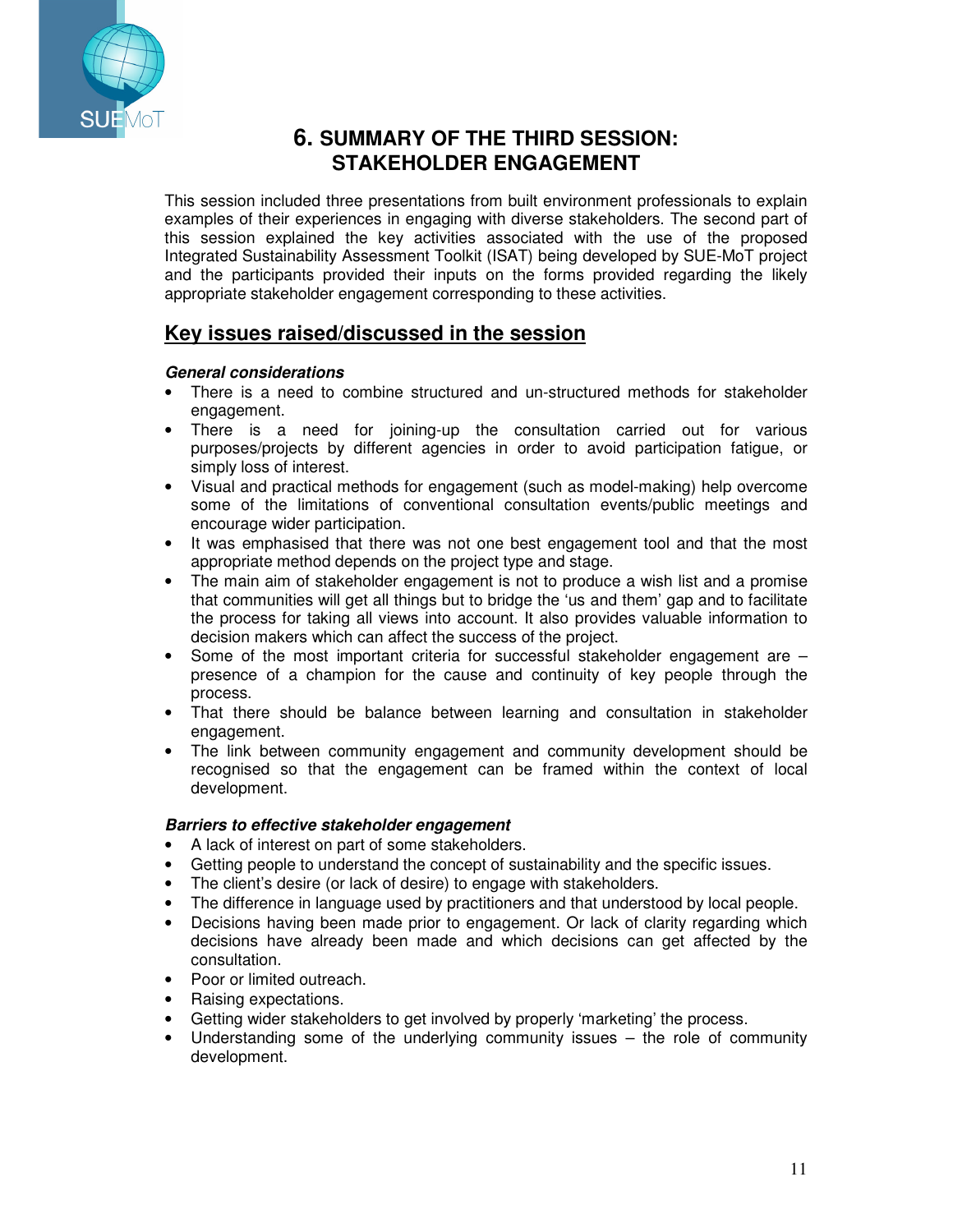

### **Stakeholder engagement in context of the ISAT stages**

- Different stakeholders need to be engaged in the process for different reasons (i.e. community engagement, knowledge holders (e.g. experts, decision- makers).
- Different stakeholders are relevant to different stages associated with the use of ISAT. Tool selection might be a stage where only expert stakeholders are consulted. Selection/prioritisation of issues and later consideration of outputs might be the stages where wider stakeholders would have an important role.
- It was felt that if the context module was just about entering the correct information into the system then there was a limited role for wider stakeholders. However, it was felt that wider stakeholders should be involved before that stage in scoping out the context for the project and assessment.
- Past experience and knowledge within the project team or the Local Authority is most often used to identify stakeholders in a particular project. Snowballing technique and stakeholder mapping are also used by some practitioners.

#### **Feedback from the forms completed by the participants**

- Relevant stakeholders for the different activities associated with the use of ISAT:
	- o Defining context: Almost an equal number of respondents have recommended engagement of wider stakeholders as those who have recommended limited stakeholders to participate in this activity.
	- $\circ$  Most respondents (89%) agree that selection of issues should include all the stakeholders / as many as possible including general public.
	- $\circ$  55% of the respondents have recommended the a more focused group of stakeholders (experts/core team) to be involved in prioritisation of issues whereas 45% feel that all the stakeholders should be involved in this activity as well.
	- $\circ$  Most respondents (72%) agree that the 'selection of tools' activity should involve limited stakeholders (experts/core team) whereas others believe that wider stakeholders may have a role in this activity as well.
	- $\circ$  72% of the respondents also recommend the involvement of wide range of stakeholders in the consideration of assessment outputs. Several respondents have emphasised the need for involvement of those "affected" by the project.
- Relevant engagement techniques for the different activities associated with the use of ISAT:
	- o Defining context: Workshops, key stakeholder interviews, consensus conference, briefings, meetings, questionnaires.
	- $\circ$  Selecting issues: large scale consultation, workshops, Planning for real etc.
	- $\circ$  Prioritising issues: large scale consultation, workshops, Planning for real etc.
	- $\circ$  Selecting tools: Focus groups, key stakeholder interviews, Meetings + discussions.
	- $\circ$  Considering the integrated output: Meetings  $+$  discussions, websites, polls, consensus conference, workshops + presentations.
- Key barriers/challenges: Some of the potential challenges to effective engagement as recorded by the respondents in relation to ISAT activities include - expertise (lack of) in project team, lack of continuity of key people, lack of understanding, too many stakeholders, cost, time, lack of interest / apathy, political agendas, conflicts of opinions, complexity, consensus (hard to find), transparency (lack of) and choice of inappropriate tools/media for engagement.